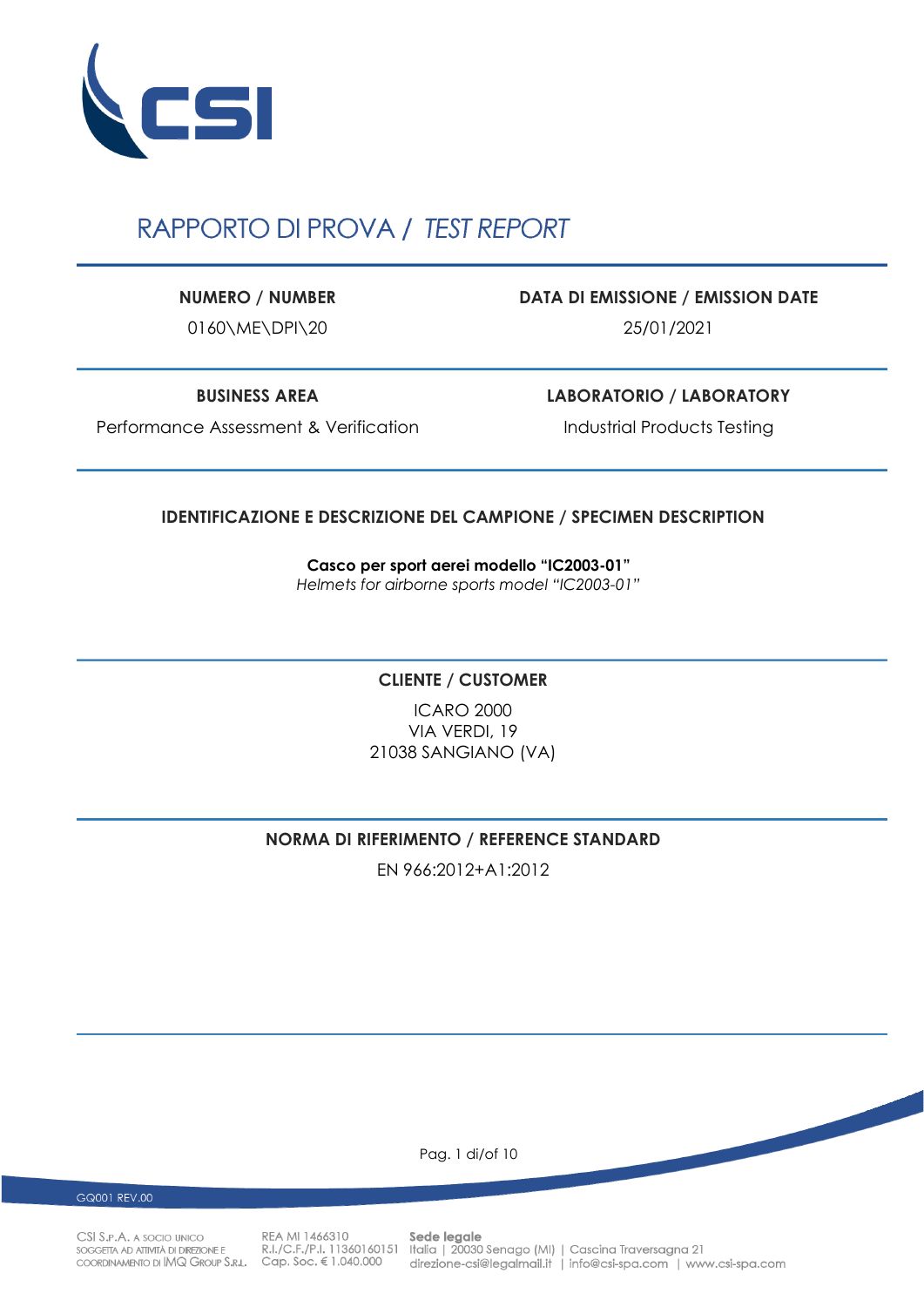

# **Dati Dati generali /** *General data*

| Data ricevimento campione:<br>Date of test specimen arrival:                        | 02/11/2020                                                                                                                                                                                                                                                                                                                                                                                                                                                                                                                                                                                                                                                                                                                                                                                                                                     |
|-------------------------------------------------------------------------------------|------------------------------------------------------------------------------------------------------------------------------------------------------------------------------------------------------------------------------------------------------------------------------------------------------------------------------------------------------------------------------------------------------------------------------------------------------------------------------------------------------------------------------------------------------------------------------------------------------------------------------------------------------------------------------------------------------------------------------------------------------------------------------------------------------------------------------------------------|
| Data inizio prove:<br>Test beginning date:                                          | 09/11/2020                                                                                                                                                                                                                                                                                                                                                                                                                                                                                                                                                                                                                                                                                                                                                                                                                                     |
| Data fine prove:<br>Test end date:                                                  | 11/11/2020                                                                                                                                                                                                                                                                                                                                                                                                                                                                                                                                                                                                                                                                                                                                                                                                                                     |
| Sede del laboratorio<br>Laboratory site:                                            | Viale Lombardia, 20/B, 20021 Bollate (MI) Italia                                                                                                                                                                                                                                                                                                                                                                                                                                                                                                                                                                                                                                                                                                                                                                                               |
| Luogo di prova:<br>Test site:                                                       | Viale Lombardia, 20/B, 20021 Bollate (MI) Italia                                                                                                                                                                                                                                                                                                                                                                                                                                                                                                                                                                                                                                                                                                                                                                                               |
| Procedura normalizzata:<br><b>Standardised Procedure:</b>                           | SI<br>Yes                                                                                                                                                                                                                                                                                                                                                                                                                                                                                                                                                                                                                                                                                                                                                                                                                                      |
| Deviazione dai metodi di prova:<br>Deviations from test methods:                    | <b>NO</b><br>No                                                                                                                                                                                                                                                                                                                                                                                                                                                                                                                                                                                                                                                                                                                                                                                                                                |
| Controllo dei calcoli e trasferimento dati:<br>Calculation check and data transfer: | SI<br>Yes                                                                                                                                                                                                                                                                                                                                                                                                                                                                                                                                                                                                                                                                                                                                                                                                                                      |
| Ambiente di prova:<br>Ambient conditions:                                           | $T = 22 \pm 5 °C$<br>$RH = 60 \pm 15\%$                                                                                                                                                                                                                                                                                                                                                                                                                                                                                                                                                                                                                                                                                                                                                                                                        |
| Identificazione dei metodi di prova:<br>Identification of test methods:             | - Materiali (par. 4.0)<br>Material (cl. 4.0)<br>- Generalità (par. 5.1)<br>General (cl. 5.1)<br>- Sistema di ritenuta (par.5.2)<br>Retention system (cl. 5.2)<br>- Rifinitura (par. 5.3)<br>Finish (cl. 5.3)<br>- Campo visivo (par. 5.4)<br>Field of vision (cl.5.4)<br>- Mobilità della testa (par.5.5)<br>Head mobility (cl. 5.5)<br>- Protezione degli occhi (par.5.6)<br>Eye protection (cl. 5.6)<br>- Capacità di assorbimento d'urto (par. 6.2.1 - 7.2)<br>Shock absorption capacity (cl.6.2.1 - 7.2)<br>- Resistenza alla penetrazione (par. 6.2.2 - 7.3)<br>Resistence to penetration (cl. $6.2.2 - 7.3$ )<br>- Sistema di ritenuta (par. 5.2 – par. 6.3)<br>Retention system (cl. $5.2 - c$ l. 6.3)<br>- Marcatura (par. 8)<br>Markings (cl.8)<br>- Informazioni fornite dal fabbricante (par. 9)<br>Manufacturer information (cl.9) |

Pag. 2 di/of 10

**Contract Contract Contract Contract Contract Contract Contract Contract Contract Contract Contract Contract Contract Contract Contract Contract Contract Contract Contract Contract Contract Contract Contract Contract Contr** 

a.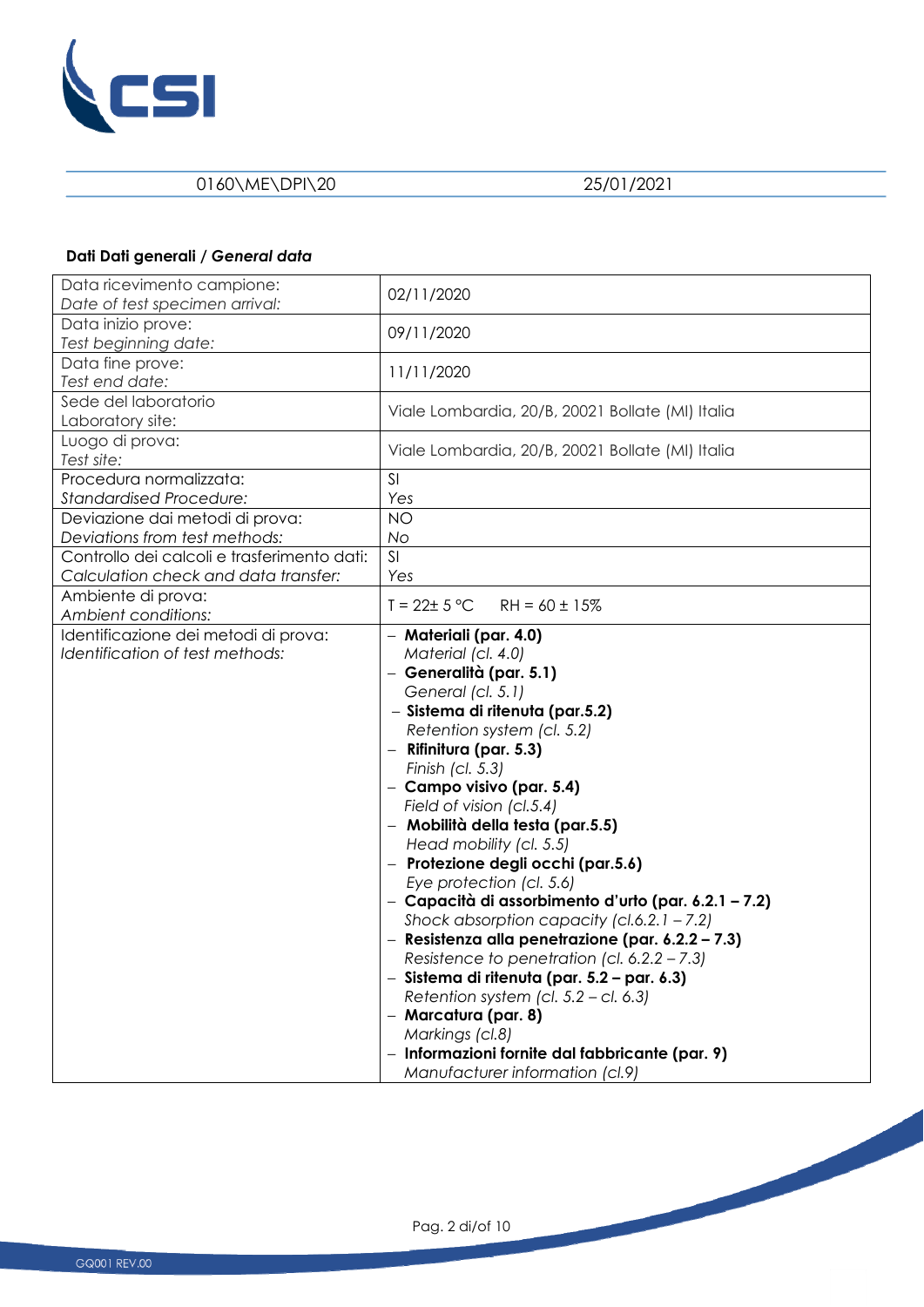

#### **Campionamento/***Sampling*

Il campionamento è stato effettuato secondo le seguenti modalità / Sampling was carried out according to the following procedures

|   | Figura che ha eseguito il campionamento /<br>Subject that performed the sampling |                   |                                                                              | Verbale di campionamento /<br><b>Sampling report</b> |
|---|----------------------------------------------------------------------------------|-------------------|------------------------------------------------------------------------------|------------------------------------------------------|
|   | Organismo notificato<br>/ Notified Body                                          |                   | Numero riferimento /<br>Reference number<br>Data emissione/<br>Date of issue |                                                      |
|   | <b>TAB</b>                                                                       |                   | Numero riferimento /<br>Reference number<br>Data emissione/<br>Date of issue |                                                      |
|   | <b>CSI-CERT</b>                                                                  |                   | Numero riferimento /<br>Reference number<br>Data emissione/<br>Date of issue |                                                      |
| ☑ | Cliente / Customer                                                               | <b>ICARO 2000</b> | Numero riferimento /<br>Reference number<br>Data emissione/<br>Date of issue | N.A.<br>N.A.                                         |
|   | Altro / Other                                                                    |                   | Numero riferimento /<br>Reference number<br>Data emissione/<br>Date of issue |                                                      |

#### **Dichiarazioni /** *Declaration*

I risultati di prova contenuti nel presente rapporto si riferiscono esclusivamente al campione provato. *Test results contained in this test report pertain exclusively to the tested specimen.* 

Il presente rapporto non può essere riprodotto parzialmente senza l'autorizzazione del Responsabile del Centro.

This test report cannot be reproduced partially without the consent of the test center managing *director.*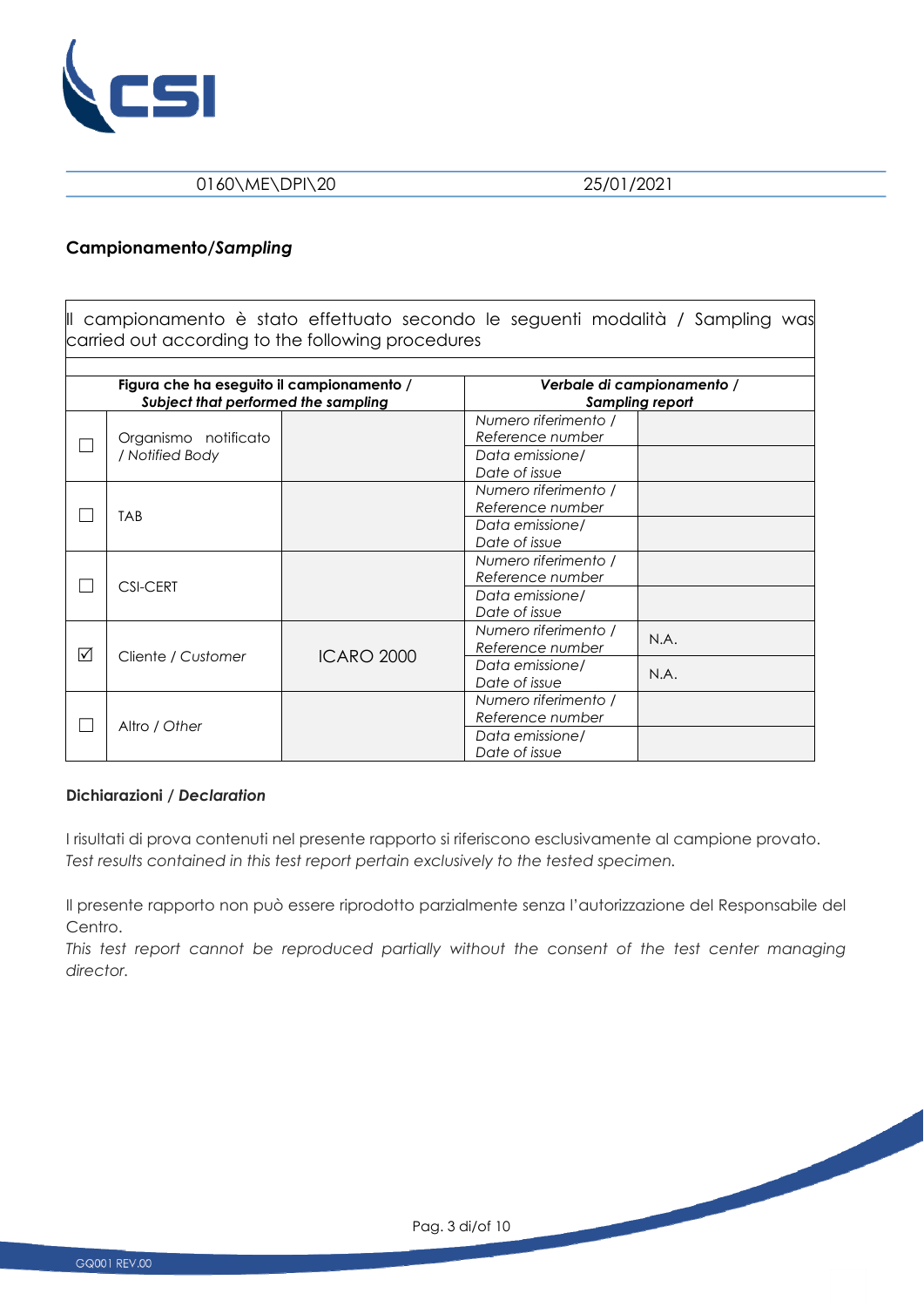

# **Foto campione:**

*Sample picture:* 



#### **Identificazione delle taglie:**  *Size range:*

| Taglie campione: | Regolatore di taglia/<br>Size adjuster   | 53/59; 60/61                       |
|------------------|------------------------------------------|------------------------------------|
| Sample sizes:    | Imbottitura interna/<br>internal padding | 53; 54; 55; 56; 57; 58; 59; 60; 61 |
| Taglie provate:  | Regolatore di taglia/<br>Size adjuster   | 60/61                              |
| Sizes tested:    | Imbottitura interna/<br>internal padding | 60; 61                             |
| Tipo:<br>type:   |                                          | <b>HPG</b>                         |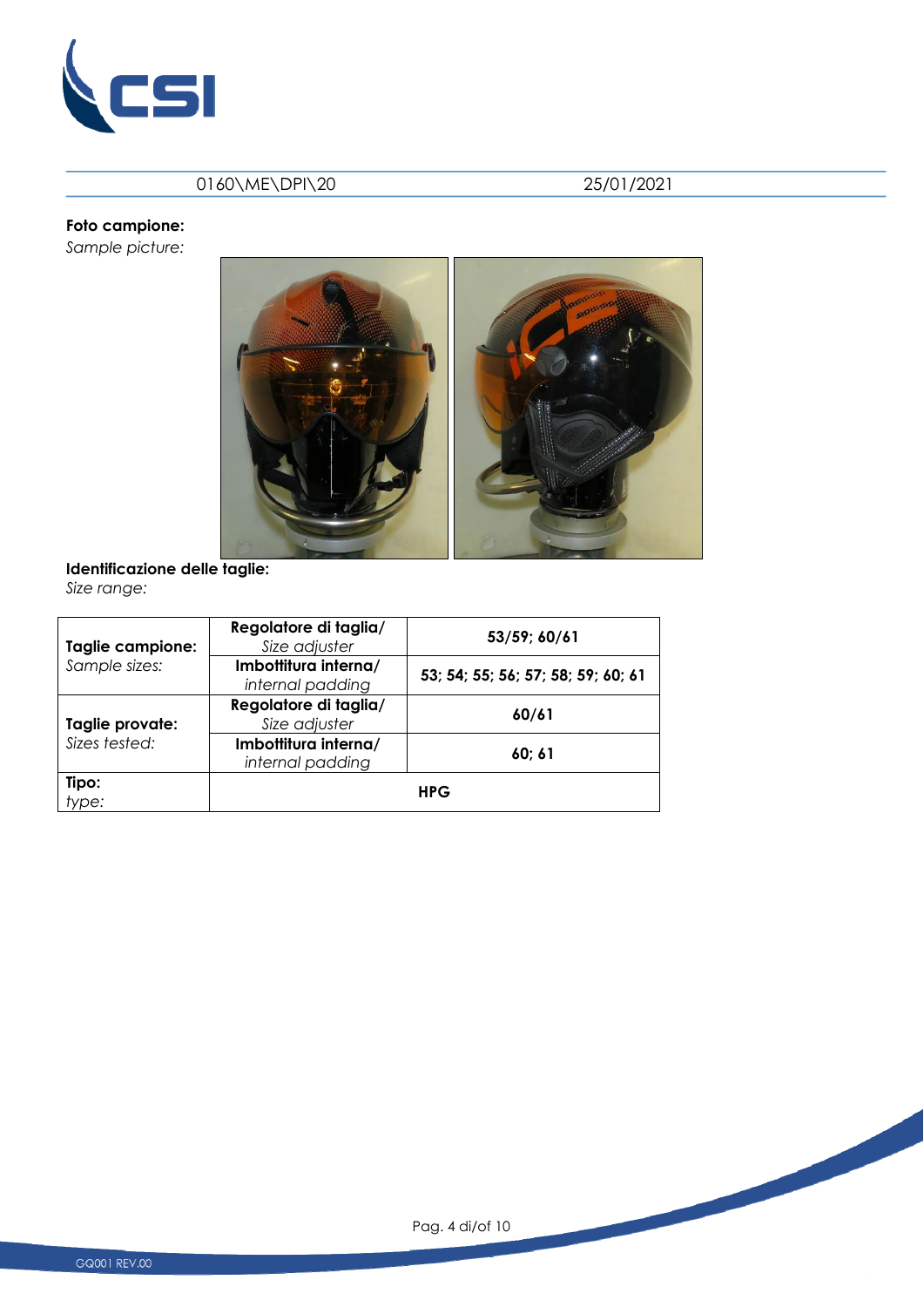

#### **Risultati**

*Test Results* 

#### **Materiali (par. 4.0)**

*Material (cl. 4.0)* 

| Per le parti del casco che entrano in contatto con la pelle, il materiale usato non deve subire<br>alterazioni apprezzabili a contatto con sudore o con sostanze utilizzate negli articoli da toelette e<br>cosmetici. Non devono essere utilizzati materiali noti per causare reazioni dermatologiche,<br>comprese le ferite da contatto con superfici fredde, dipendenti dalla conduttività termica del<br>materiale. | Passa |
|-------------------------------------------------------------------------------------------------------------------------------------------------------------------------------------------------------------------------------------------------------------------------------------------------------------------------------------------------------------------------------------------------------------------------|-------|
| For those parts of the helmet coming into contact with the skin no material shall be used which is<br>known to undergo appreciable alteration from contact with sweat or substances likely to be<br>found in toiletries. Materials shall not be used which are known to cause skin disorders, including                                                                                                                 | Pass  |
| injuries from contact with cold surfaces which are related to the thermal conductivity of the<br>material.                                                                                                                                                                                                                                                                                                              |       |

Nota: vedi fascicolo tecnico *Note: see technical file* 

#### **Generalità (par. 5.1)**

#### *General (cl. 5.1)*

**Il casco è di solito formato da una calotta che assorbe, lei stessa, l'energia d'impatto o contiene un mezzo che la assorbe ed è munita, o prevede, un sistema di ritenuta del casco sulla testa in caso di infortunio. Il casco deve essere progettato e costruito in modo da poter resistere a condizioni normali di uso, entro i limiti delle istruzioni accluse. Il casco deve essere progettato in modo che nessuna delle sue parti o dei suoi accessori possa ferire l'utilizzatore durante l'uso normale. Se il casco è progettato per formare un prodotto integrato con un sistema radiofonico, una visiera o altri dispositivi da fissare, in modo che qualsiasi uso senza questi accessori non sia previsto, tutti i requisiti specificati nel punto 5 si devono applicare al prodotto completo. Si deve porre sul prodotto una marcatura chiara indicante che il casco deve essere usato solo in combinazione con l'/gli accessorio/i. Le informazioni per gli utilizzatori devono fornire istruzioni dettagliate riguardanti il fissaggio dei dispositivi da usare in combinazione con il casco. La costruzione dei caschi di categoria HPG deve essere progettata in modo da ridurre al minimo il rischio che i fili, le funi di sospensione o altre cinghie del parapendio possano restare impigliati nel casco o nelle sue parti o accessori.**  The helmet normally consists of a shell, either containing or providing the necessary means of absorbing impact energy, and either fitted with or providing means for retaining the helmet on the head in an accident. The helmet shall be so designed and constructed as to be capable of withstanding normal handling and use within the limits of the instruction accompanying it. **Passa**

The helmet shall be so designed that none of its parts nor any accessories fitted to or incorporated in it are likely to injure the user during normal use. If the helmet is designed to form an integral assembly together with a headset, a visor or other devices to be attached, so that any use without these attachments is not intended, all requirements specified in Clause 5 shall apply for the complete assembly. A clear marking shall be placed on the product indicating that the helmet shall only be used in combination with the attachment(s). The information for users shall provide detailed instructions regarding the attachment of devices to be used in combination with the helmet. The construction of helmets of category HPG shall be so designed as to minimize the risk that the lines, risers or other straps of the paraglider might become entangled by the helmet including any of its parts or accessories. *Pass* 

Pag. 5 di/of 10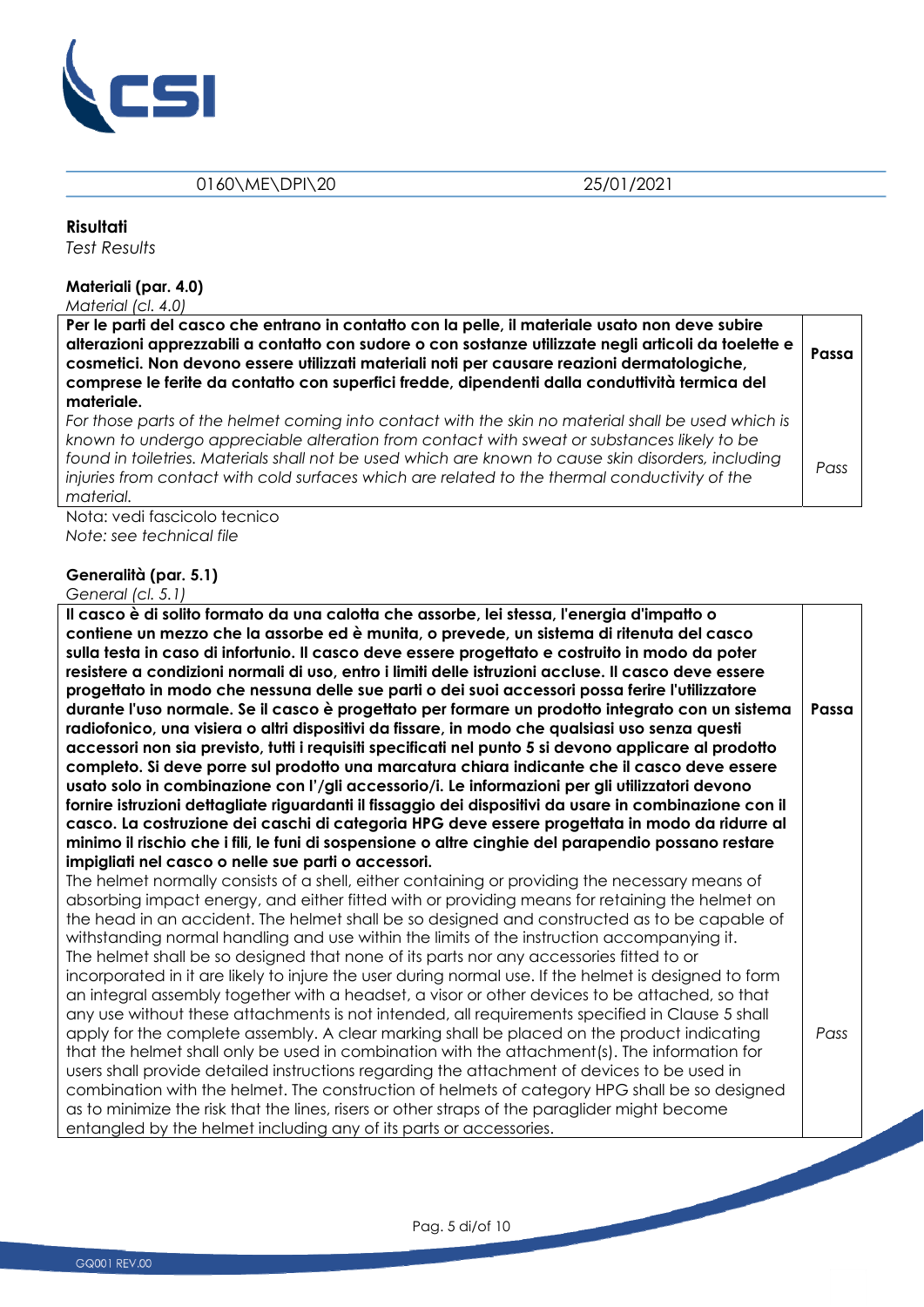

# **Sistema di ritenuta (par.5.2)**

*Retention system (cl. 5.2)*

| Devono essere previsti mezzi per mantenere il casco fermo sulla testa di chi lo indossa. Tutte<br>le parti del sistema di ritenuta devono essere fissate saldamente al sistema o al casco. I<br>sottogola non devono avere una larghezza minore di 15 mm. I sottogola possono essere provvisti<br>di mezzi atti a migliorare la confortevolezza di chi li indossa. Se il sottogola è provvisto di<br>mentoniera, tutte le prove devono essere eseguite con la mentoniera. I sottogola devono essere<br>provvisti di un dispositivo per regolare e mantenere la tensione della cinghietta. Tale dispositivo<br>dovrebbe essere regolabile in modo che non si sposti sull'osso mascellare. | Passa |
|------------------------------------------------------------------------------------------------------------------------------------------------------------------------------------------------------------------------------------------------------------------------------------------------------------------------------------------------------------------------------------------------------------------------------------------------------------------------------------------------------------------------------------------------------------------------------------------------------------------------------------------------------------------------------------------|-------|
| Means shall be provided for retaining the helmet on the wearer's head. All parts of the retention<br>system shall be securely attached to the system or to the helmet. Any chin strap shall be not less<br>than 15 mm wide. Chin straps may be fitted with means of enhancing comfort for the wearer.<br>If the chin strap includes a chin cup all the tests shall be performed with the chin cup. Any chin<br>strap shall be fitted with a device to adjust and maintain tension in the strap. The device should<br>be capable of adjustment so it does not come on the jaw bone.                                                                                                       | Pass  |

#### **Rifinitura (par. 5.3)**

*Finish (cl. 5.3)* 

| Tutti i bordi devono essere lisci e arrotondati. Non ci devono essere sporgenze rigide all'interno<br>del casco. Qualunque sporgenza esterna non deve superare i 5 mm e deve essere<br>raccordata alla superficie adiacente. Le sporgenze dei caschi di categoria UL necessari per i<br>sistemi porta microfoni, i sistemi a visiera multipla e i dispositivi di tensionamento delle cuffie<br>possono essere maggiori di 5 mm se il loro profilo è liscio e arrotondato senza bordi aventi una<br>curvatura con raggio minore della metà dell'altezza della sporgenza. | Passa |
|-------------------------------------------------------------------------------------------------------------------------------------------------------------------------------------------------------------------------------------------------------------------------------------------------------------------------------------------------------------------------------------------------------------------------------------------------------------------------------------------------------------------------------------------------------------------------|-------|
| All edges shall be smooth and rounded. There shall be no rigid projections on the inside of the<br>helmet. Any external projection shall not exceed 5 mm and shall be smoothly faired to the<br>adjacent surface. Projections of category UL helmets needed for microphone boom assemblies,<br>multiple visor systems and ear cup tensioning devices may be higher than 5 mm if their contour is<br>smooth and rounded with no edges curved with a radius which is less than half of the height of<br>the projection.                                                   | Pass  |

# **Campo visivo (par. 5.4,)**

*Field of vision (cl.5.4,)* 

|                |                         | Tabella 1<br>Table 1                                                 |                                  |
|----------------|-------------------------|----------------------------------------------------------------------|----------------------------------|
| Taglia<br>Size | Falsa testa<br>Headform | Indice di<br>posizionamento<br><b>Head Positioning index</b><br>[mm] | Risultati<br><b>Test Results</b> |
| 60/61          | 605                     | 15                                                                   | Passa<br>Pass                    |

 $\binom{*}{k}$  misurato verticalmente dal bordo anteriore al piano di riferimento *measured vertically from front border to reference plane* 

Pag. 6 di/of 10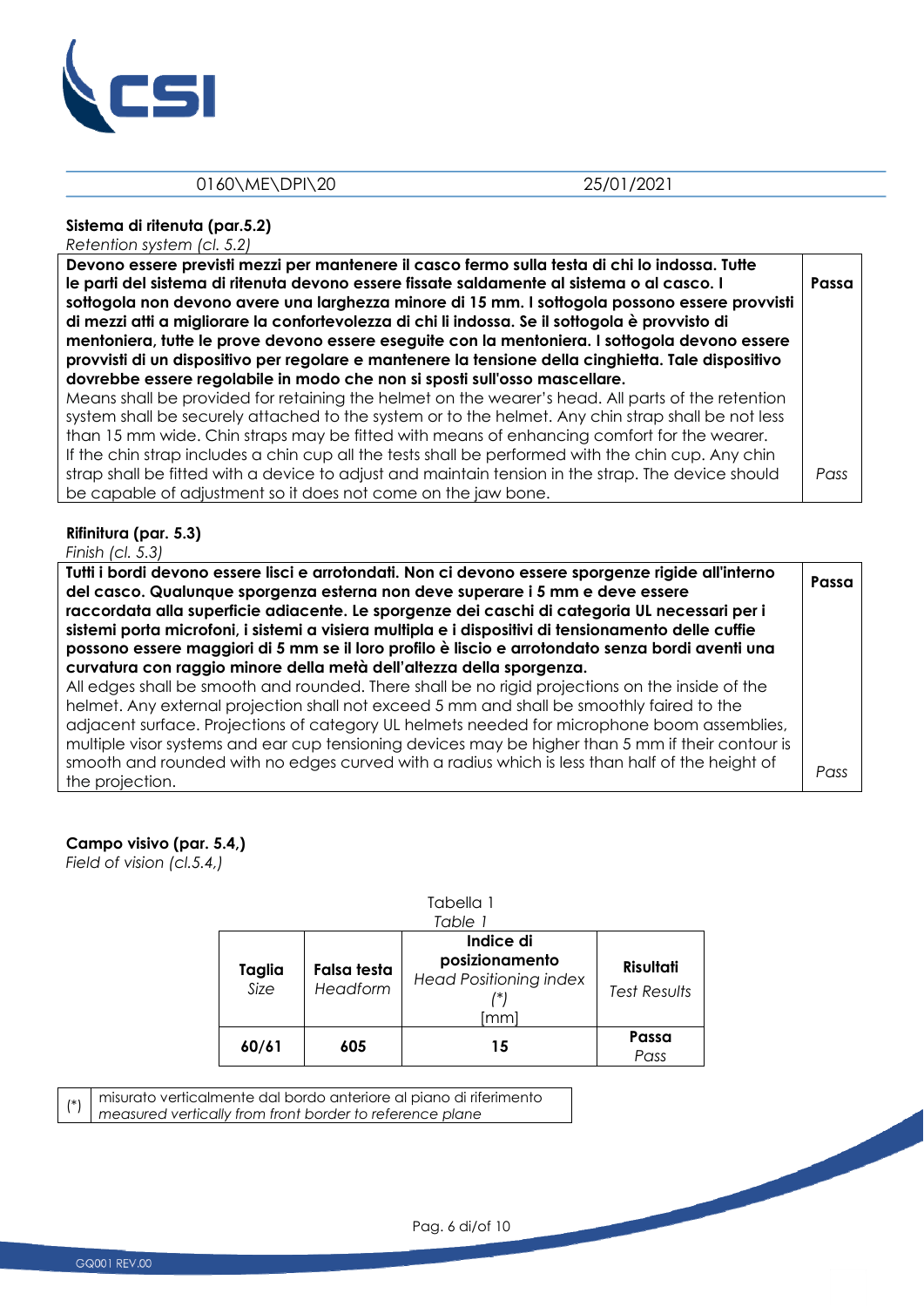

#### **Mobilità della testa (par.5.5)**

*Head mobility (cl. 5.5)* 

| Quando il casco è montato sulla testa di prova adatta, le parti rigide posteriori e, in particolare,<br>la calotta, si devono trovare al di fuori di un cilindro orizzontale definito come segue:<br>- diametro 100 mm;<br>- asse, situato all'intersezione del piano di simmetria mediano della testa di prova e di<br>un piano parallelo al piano di riferimento e situato 110 mm al di sotto di esso. |      |  |
|----------------------------------------------------------------------------------------------------------------------------------------------------------------------------------------------------------------------------------------------------------------------------------------------------------------------------------------------------------------------------------------------------------|------|--|
| When the helmet is on the headform, parts of the rear and, in particular, the shell shall not be<br>within a horizontal cylinder defined as follows:<br>-diameter 100 mm;<br>-axis, situated at the intersection of the median plane of symmetry of the headform and of a<br>plane parallel to and 110 mm below the reference plane.                                                                     | Pass |  |

### **Protezione degli occhi (par.5.6)**

*Eye protection (cl. 5.6)*

| I caschi devono essere progettati e costruiti in modo che<br>- quelli della categoria HPG possano essere usati insieme agli occhiali di protezione;<br>- quelli della categoria UL possano essere usati insieme agli occhiali di protezione, |      |  |  |
|----------------------------------------------------------------------------------------------------------------------------------------------------------------------------------------------------------------------------------------------|------|--|--|
| tranne quando i caschi sono provvisti di visiera.                                                                                                                                                                                            |      |  |  |
| The helmet shall be so designed and constructed that:                                                                                                                                                                                        |      |  |  |
| -helmets category HPG can be used together with goggles;                                                                                                                                                                                     |      |  |  |
| -helmets category UL can be used together with goggles, except when the helmet is equipped                                                                                                                                                   | Pass |  |  |
| with a visor.                                                                                                                                                                                                                                |      |  |  |
|                                                                                                                                                                                                                                              |      |  |  |

# **Capacità di assorbimento d'urto (par. 6.2.1 - 7.2)**

*Shock absorption capacity (cl.6.2.1 – 7.2)* 

|               |                    |                                           |                         | Table 2                         |                          |                                            |                            |                                              |
|---------------|--------------------|-------------------------------------------|-------------------------|---------------------------------|--------------------------|--------------------------------------------|----------------------------|----------------------------------------------|
| Prova<br>Test | Campione<br>Sample | Taglia<br>casco<br>Helmet<br>size<br>[cm] | Falsa testa<br>Headform | Condizionamento<br>Conditioning | <b>Incudine</b><br>Anvil | Punto<br>impatto<br><i>Impact</i><br>point | Velocità<br>Speed<br>[m/s] | Decel.<br>Max<br>Peak<br>Decel<br>$[<250$ g] |
|               |                    | 60/61                                     | 605                     | +50 $\degree$ C                 | Kerbstone                | <b>FRONT</b>                               | 5.47                       | 149.7                                        |
| $\mathbf{2}$  | 1                  | 60/61                                     | 605                     | +50 $\degree$ C                 | Piatta<br>Flat           | <b>SIDE</b>                                | 5.47                       | 171.2                                        |
| 3             | $\mathbf{2}$       | 60/61                                     | 605                     | +50 $\degree$ C                 | Piatta<br>Flat           | <b>CROWN</b>                               | 5.45                       | 181.1                                        |
| 4             | $\mathbf{2}$       | 60/61                                     | 605                     | +50 $\degree$ C                 | Kerbstone                | <b>REAR</b>                                | 5.47                       | 108.6                                        |

Tabella 2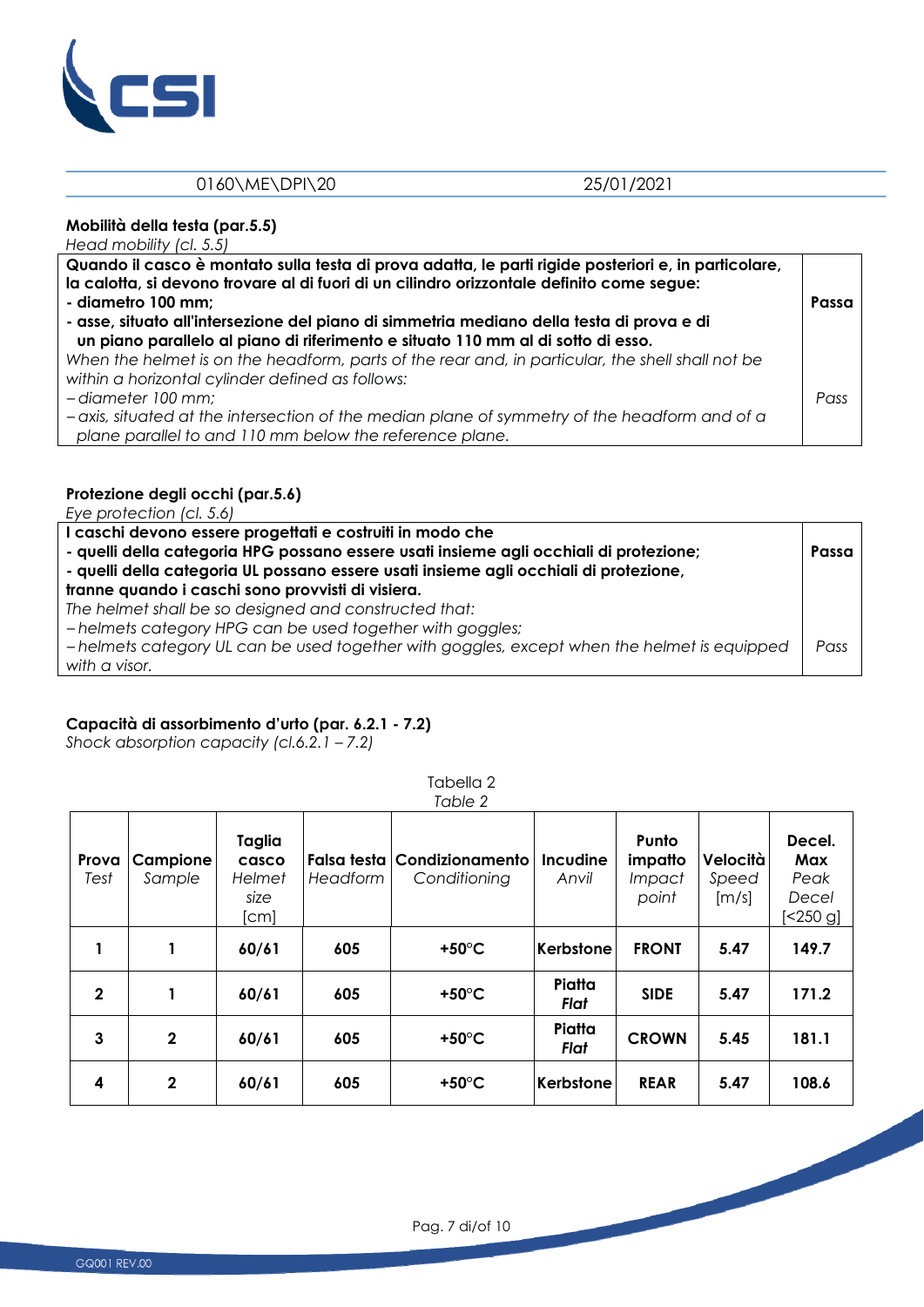

| Prova<br>Test | Campione<br>Sample | Taglia<br>casco<br>Helmet<br>size<br>[cm] | Falsa testa<br>Headform | Condizionamento<br>Conditioning | Incudine<br>Anvil | Punto<br>impatto<br>Impact<br>point | Velocità<br>Speed<br>$\left[\frac{m}{s}\right]$ | Decel.<br>Max<br>Peak<br>Decel<br>$[<250$ g] |
|---------------|--------------------|-------------------------------------------|-------------------------|---------------------------------|-------------------|-------------------------------------|-------------------------------------------------|----------------------------------------------|
| 5             | 3                  | 60/61                                     | 605                     | $-20^{\circ}$ C                 | Kerbstone         | <b>SIDE</b>                         | 5.47                                            | 136.5                                        |
| 6             | 3                  | 60/61                                     | 605                     | $-20^{\circ}$ C                 | Piatta<br>Flat    | <b>FRONT</b>                        | 5.39                                            | 216.1                                        |
| 7             | 4                  | 60/61                                     | 605                     | $-20^{\circ}$ C                 | Piatta<br>Flat    | <b>REAR</b>                         | 5.51                                            | 166.9                                        |
| 8             | 4                  | 60/61                                     | 605                     | $-20^{\circ}$ C                 | Kerbstone         | <b>CROWN</b>                        | 5.45                                            | 176.6                                        |
| 9             | 5                  | 60/61                                     | 605                     | <b>UV + H2O</b>                 | Kerbstone         | <b>SIDE</b>                         | 5.45                                            | 135.4                                        |
| 10            | 5                  | 60/61                                     | 605                     | <b>UV + H2O</b>                 | Piatta<br>Flat    | <b>FRONT</b>                        | 5.45                                            | 172.8                                        |

#### **Resistenza alla penetrazione (par. 6.2.2 – 7.3)**

*Resistance to penetration (cl. 6.2.2 – 7.3)* 

| L'estremità del punzone non deve avvicinarsi di oltre 5 mm, misurati in verticale, alla testa di | Passa |
|--------------------------------------------------------------------------------------------------|-------|
| prova, dopo il condizionamento in base a uno qualunque dei procedimenti.                         |       |
| The head of the punch shall not come closer than 5 mm, measured vertically, to the headform,     |       |
| after conditioning.                                                                              | Pass  |

# **Sistema di ritenuta (par. 5.2 – par. 6.3)**

*Retention system check (cl. 5.2 – cl. 6.3)* 

| Test | <b>Prova Campione</b><br>Sample | Taglia<br>casco<br>Helmet<br>size<br>[cm] | Falsa<br>testa<br><b>Headform</b> | <b>Condizionamento</b><br>Conditioning | Resistenza (par. 6.3.1, 7.3.1)<br>Strenght (cl. 6.3.1, 7.3.1)                             |                                              |
|------|---------------------------------|-------------------------------------------|-----------------------------------|----------------------------------------|-------------------------------------------------------------------------------------------|----------------------------------------------|
|      |                                 |                                           |                                   |                                        | Allungamento dinamico Allungamento residuo<br>Dynamic Elongation<br>$\approx$ 35 mm) [mm] | Residual elongation<br>$\approx$ 25 mm) [mm] |
|      | 2                               | 60/61                                     | 605                               | +20 $^{\circ}$ C                       | 22.5                                                                                      | 7.9                                          |
| 2    | 5                               | 60/61                                     | 605                               | +20 $^{\circ}$ C                       | 21.8                                                                                      | 11.8                                         |

Tabella 4 / *Table 4*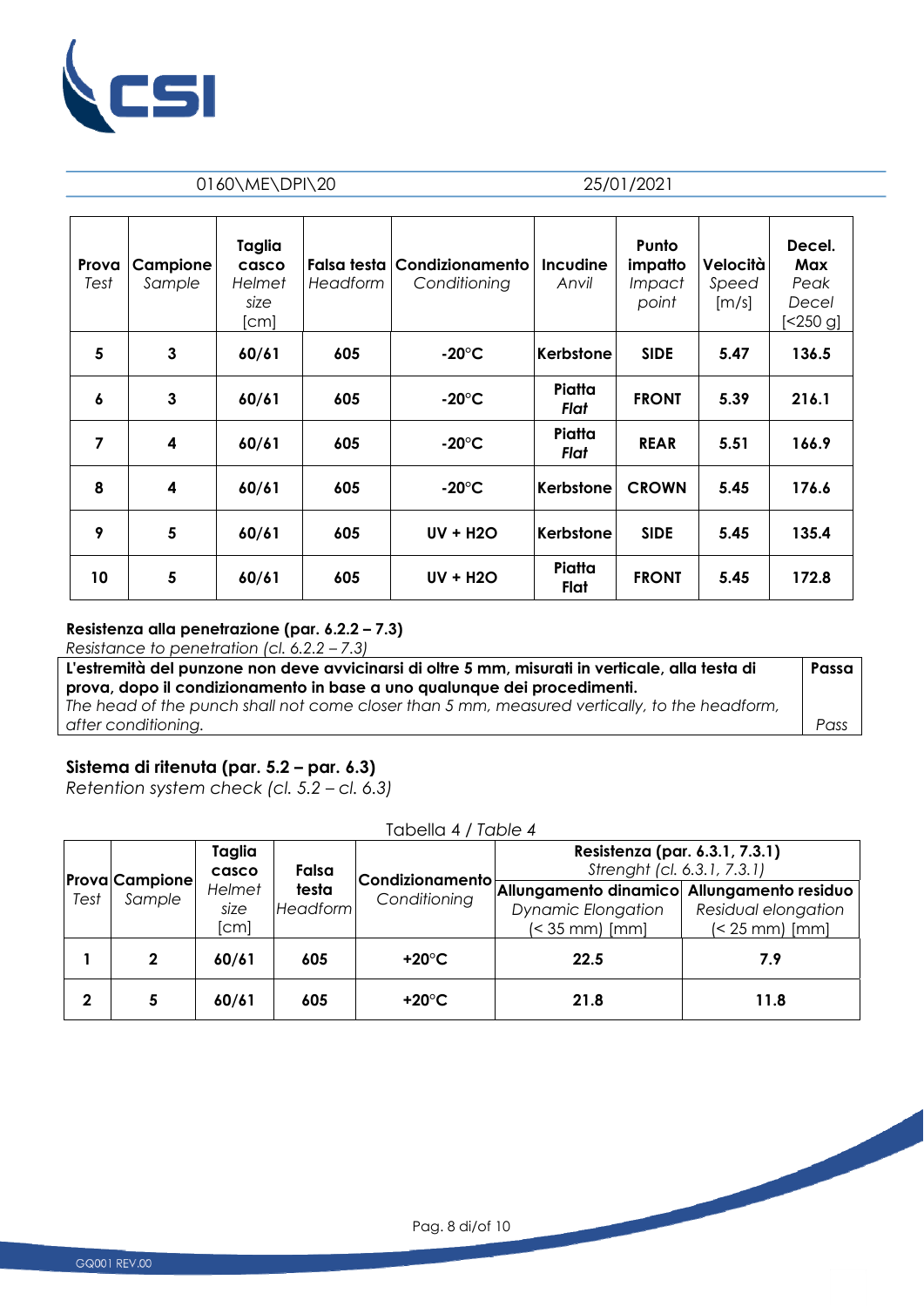

|       |          |                     |                    | Tabella 5 / Table 5 |                                                                      |
|-------|----------|---------------------|--------------------|---------------------|----------------------------------------------------------------------|
| Prova | Campione | Taglia casco        | <b>Falsa testa</b> | Condizionamento     | <b>Efficacia (par. 6.3.2, 7.3.2)</b><br>Efficiency (cl.6.3.2, 7.3.2) |
| Test  | Sample   | Helmet size<br>[cm] | Headform           | Conditioning        | Positivo/Negativo<br>Pass/Fail<br>(<30°)                             |
|       |          | 60/61               | 605                | +20 $^{\circ}$ C    | Positivo 25°<br>Pass 25°                                             |
| 2     | 6        | 60/61               | 605                | +20 $^{\circ}$ C    | Positivo 21°<br>Pass 21°                                             |

# **Marcatura (par. 8)**

*Markings (cl.8)* 

| $1.1$ $\frac{3.1}{2.1}$ $\frac{3.1}{2.1}$ $\frac{3.1}{2.1}$<br>Tabella 6/Table 6  |            |
|-----------------------------------------------------------------------------------|------------|
| Marcatura                                                                         | Presenza   |
| Marking                                                                           | Presence   |
| Numero della norma Europea                                                        | <b>SI</b>  |
| Number of this European Standard                                                  | <b>YES</b> |
| Nome o marchio del fabbricante                                                    | <b>SI</b>  |
| Name or trademark of the manufacturer                                             | <b>YES</b> |
| Nome del modello                                                                  | <b>SI</b>  |
| Designation of the model                                                          | <b>YES</b> |
| La designazione "Casco sport aerei"                                               | <b>SI</b>  |
| Designation: "Helmet for airborne sports"                                         | <b>YES</b> |
| Taglia o gamma di taglie in centimetri                                            | SI         |
| Size or size range of the helmet, quoted as the circumference (in cm) of the head | <b>YES</b> |
| Peso del casco                                                                    | <b>SI</b>  |
| Weight of the helmet                                                              | <b>YES</b> |
| Anno e trimestre di produzione                                                    | <b>SI</b>  |
| Year and quarter of manufacture.                                                  | YES        |

#### **Informazioni fornite dal fabbricante (par. 9)**

*Manufacturer information (cl.9)* 

| Tabella 7 / Table 7                                                                    |            |
|----------------------------------------------------------------------------------------|------------|
| Informazioni fornite dal fabbricante                                                   | Presenza   |
| Manufacturer information                                                               | Presence   |
| che il casco deve essere regolato in modo da adattarsi a chi lo indossa;               | SΙ         |
| that the helmet shall be adjusted to fit the user;                                     | YES        |
| che il casco dovrebbe essere indossato in modo da assicurare la protezione voluta      |            |
| (per esempio che dovrebbe essere indossato in modo da proteggere la fronte, e non      | SΙ         |
| spinto troppo indietro sulla nuca);                                                    |            |
| how the helmet should rest on the head to ensure the intended protection (e.g. that it |            |
| should beplaced so as to protect the forehead and not be pushed too far back over the  | <b>YFS</b> |
| back of the head);                                                                     |            |
| che ogni casco che abbia subito un impatto violento deve essere scartato;              | SΙ         |
| that a helmet subjected to violent impact shall be discarded;                          | YES        |

Pag. 9 di/of 10